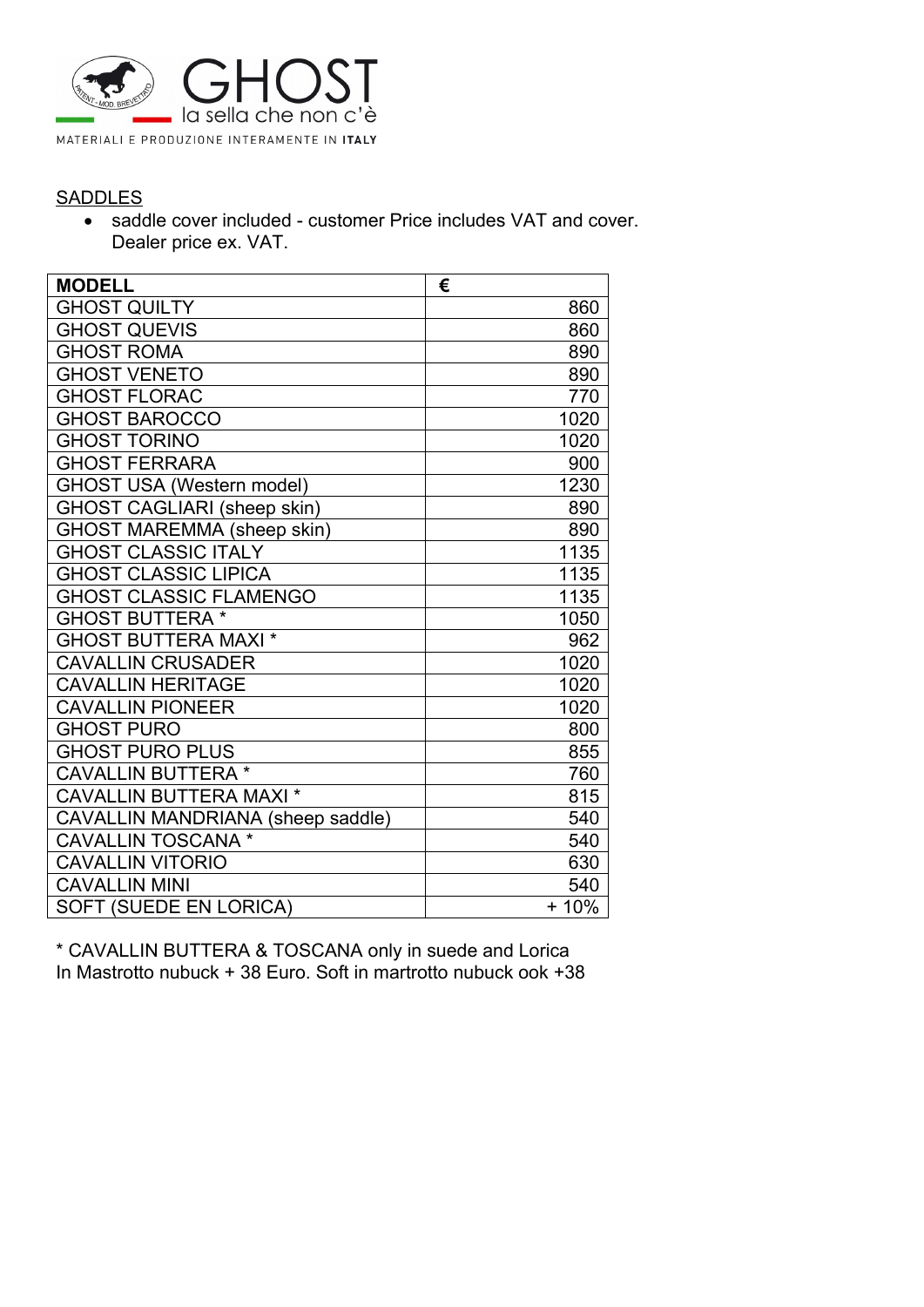

# **SEATS**

#### • saddle cover included

| <b>MODELL</b>                         | €   |
|---------------------------------------|-----|
| <b>SEAT QUILTY</b>                    | 390 |
| <b>QUEVIS</b>                         | 390 |
| <b>ROMA</b>                           | 430 |
| <b>VENETO</b>                         | 430 |
| <b>FLORAC</b>                         | 360 |
| <b>PURO</b>                           | 440 |
| <b>PURO PLUS</b>                      | 485 |
| <b>BAROCCO</b>                        | 550 |
| <b>BUTTERA + POMMEL PIECE</b>         | 570 |
| <b>TORINO</b>                         | 550 |
| <b>ITALY - LIPICA - FLAMENCO MONO</b> | 550 |
| <b>FERRARA</b>                        | 410 |
| <b>GHOST USA (Western model)</b>      | 425 |
| <b>SKIRT USA WITH PANELS</b>          | 265 |
| <b>GHOST CAGLIARI (sheep skin)</b>    | 430 |
| <b>GHOST MAREMMA (sheep skin)</b>     | 430 |
| <b>COMPLETE SHEEP SKIN W. VELCRO</b>  | 200 |
| <b>SEAT MANDRIANA/TOSCANA</b>         | 260 |
| <b>SEAT MINI/MIDI</b>                 | 260 |

## PADS

| <b>MODELL</b>                         | €   |
|---------------------------------------|-----|
| PAD QUEVIS/QUILTY/FLORAC              | 100 |
| <b>PAD PURO</b>                       | 100 |
| <b>PAD ROMA</b>                       | 120 |
| <b>PAD VENETO</b>                     | 120 |
| <b>PAD BAROCCO</b>                    | 120 |
| <b>PAD USA</b>                        | 100 |
| <b>PAD UNIVERSAL</b>                  | 120 |
| <b>PAD UNIVERSAL SHORT</b>            | 100 |
| <b>PAD HALF</b>                       | 90  |
| PAD* MANDRIANA/TOSCANA                | 120 |
| <b>PAD FOR EMBROYDERIE</b>            | 120 |
| WITHER OPENING PAD                    | 5   |
| WOOL UNDER PAD                        | 5   |
| <b>MEDICINAL LAMB UNDER SHORT PAD</b> | 130 |
| <b>MEDICINAL WOOL UNDER LONG PAD</b>  | 170 |
| <b>MEDICINAL LAMB UNDER POCKETS</b>   | 70  |
| COTTON UNDER PAD                      | 0   |

\* the part that belongs to the Mandriana/Toscana with inserts a pad to use WITH the Mandriana/Toscana is 120.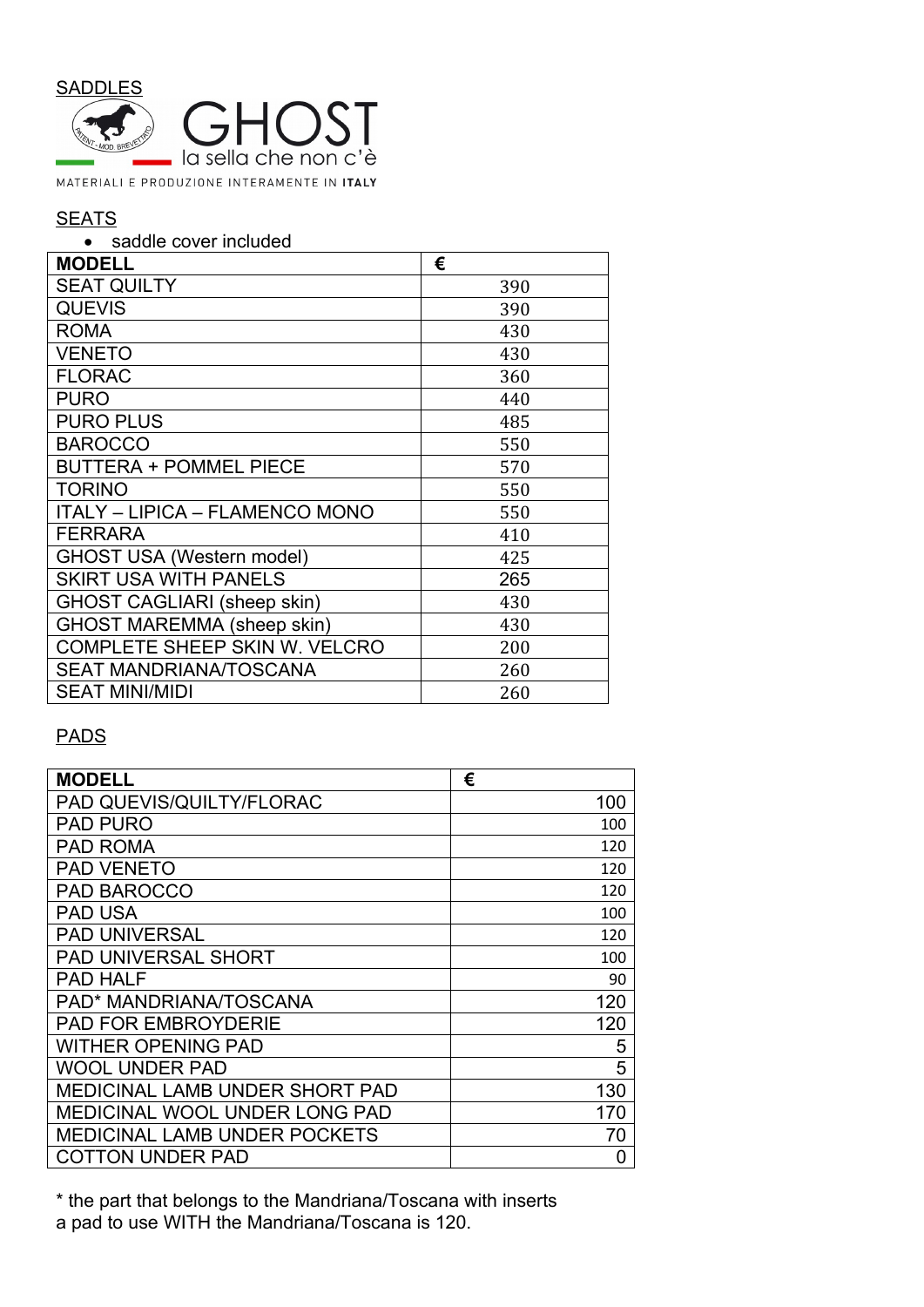

# **ACCESSORIES**

| <b>MODELL</b>                       | <b>CUSTOMER €</b> |
|-------------------------------------|-------------------|
| FENDERS (slide on)                  | 100               |
| <b>FENDERS USA</b>                  | 200               |
| <b>FENDERS USA 1 STRAP</b>          | 190               |
| Mini fender                         | 65                |
| <b>STIRRUP STRAPS</b>               | 50                |
| <b>STIRRUP STRAP KEEPERS</b>        | 20                |
| <b>WEBBERS-T + KEEPERS</b>          | 65                |
| <b>GIRTH GHOST/WESTIP</b>           | 65                |
| <b>GIRTH STRAP PROTECTION</b>       | 25                |
| <b>SADDLE COVER</b>                 | 20                |
| <b>SEAT SAVER WOOL</b>              | 70                |
| <b>SEAT SAVER SHEEPSKIN</b>         | 110               |
| <b>SEAT SAVER EXCLUSIVE SHEEP</b>   | 190               |
| ZALEA WOOL QQF                      | 110               |
| ZALEA WOOL OTHER MODELS             | 135               |
| ZALEA EXCLUSIVE SHEEP QQFP          | 275               |
| ZALEA EXCLUSIVE SHEEP OTHER         | 310               |
| <b>FRONT RISER</b>                  | 20                |
| <b>SEAT DIMINISHER</b>              | 20                |
| <b>SEAT CUSHION</b>                 | 40                |
| Front cushion                       | 30                |
| <b>POMMEL BUTTERA</b>               | 95                |
| <b>SADDLE BAG LARGE</b>             | 200               |
| <b>MARSUPIO CANTLE BAG</b>          | 85                |
| <b>BOTTLE HOLDER</b>                | 50                |
| <b>BORSO LAPTOP</b>                 | 200               |
| <b>BORSO ROMA (shoulderbag)</b>     | 130               |
| BASE (base + rigging, no panels)    | 360               |
| <b>BASE</b> (for Mandriana/Toscana) | 145               |
| BASE-PAD (for Mandriana/Toscana)    | 130               |
| <b>GIRTH SYSTEM COMPLETE</b>        | 70                |
| <b>GIRTH SYSTEM PURO COMPLETE</b>   | 70                |
| <b>GIRTH SYSTEM USA WEBBING</b>     | 70                |
| <b>GIRTH SYSTEM USA LEATHER</b>     | 110               |
| <b>VELCRO STIRRUP ATTACHMENT</b>    | 25                |
| OIL&SPONGE                          |                   |
| <b>MOUNTING AIDS</b>                | 45                |
| <b>LOOSE or EXTRA THIGH ROLLS</b>   | 40                |
| <b>STIRRUP HOLDERS PAIR</b>         | 25                |
| <b>USA LACES</b>                    | 12                |
| <b>WATER BOTTLE WITH LOGO</b>       | 18                |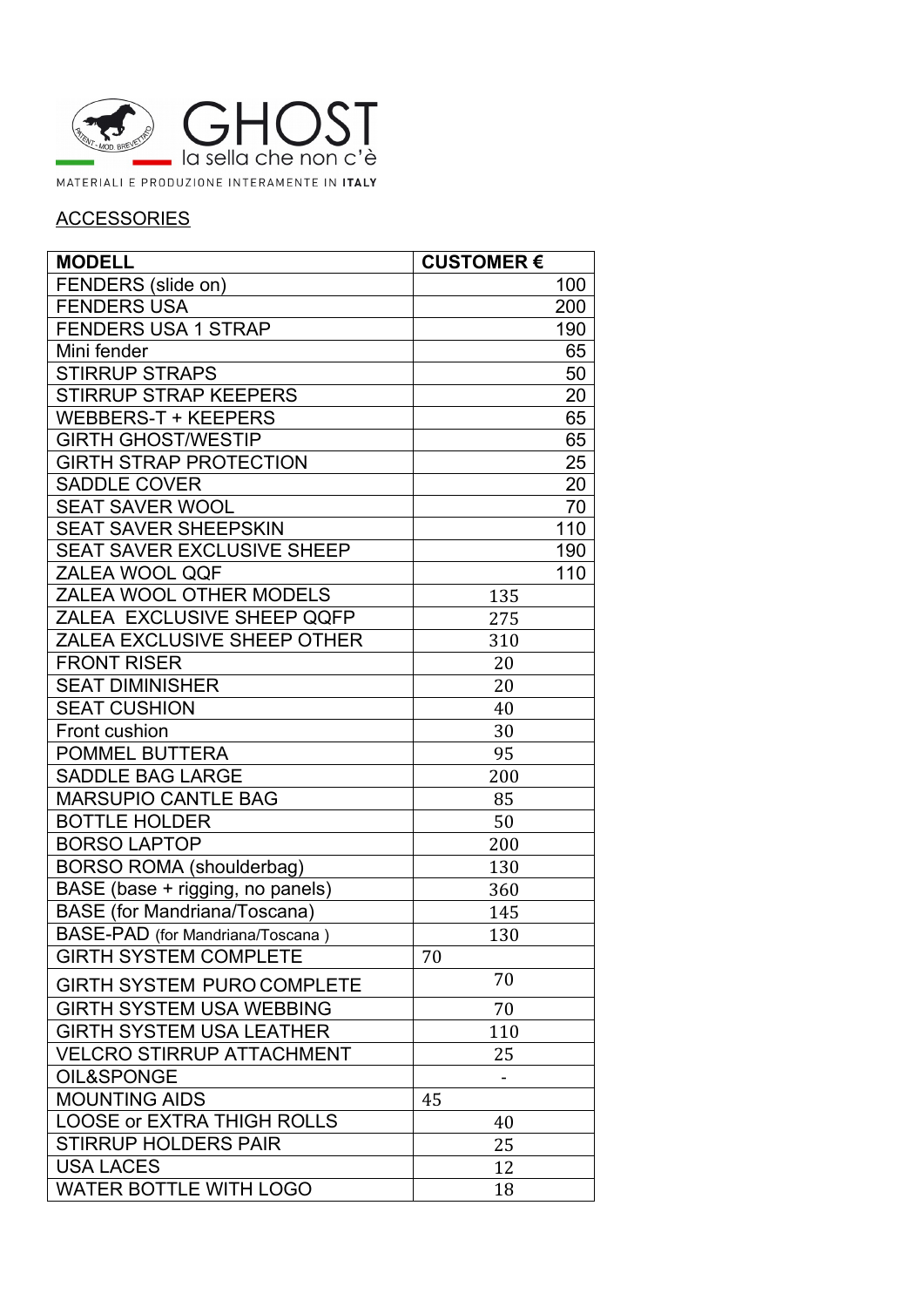

MATERIALI E PRODUZIONE INTERAMENTE IN ITALY

| <b>EXTRA'S</b>                         |                  |
|----------------------------------------|------------------|
| <b>MODELL</b>                          | <b>CUSTOMER€</b> |
| <b>BLOCKS ON A GHOST USA</b>           | 100              |
| <b>HORN</b>                            | 100              |
| <b>WOOL OR ITALIAN LAMB ZONE 4</b>     | 25               |
| BASE AND PANELS IN MATERIAL OF SEAT    | 100              |
| BASE OR PANELS IN MATERIAL OF SEAT     | 50               |
| LEATHER OR LORICA UNDERNEATH PANELS    | 35               |
| DIFFERENT COLOUR FOR BELTS ON THE BASE | 15               |
| A THIRD COLOUR OR MATERIAL ON SADDLE   | 45               |
| <b>EXTRA D-RINGS A PAIR</b>            | 25               |
| <b>FLAPS LONGER OR SHORTER 5CM</b>     | 75               |
| <b>FENDERS LONGER OR SHORTER 5CM</b>   | 25               |
| <b>CANTLE HIGHER OR LOWER</b>          | 50               |
| <b>FLOWER STAMP</b>                    | 11               |
| <b>EMBROIDERY ZONE 4</b>               | 45               |
| <b>EMBROIDERY WORDS ON RIM ZONE 4</b>  | 45               |
| <b>EMBROIDERY WORDS ON PAD</b>         | 45               |
| <b>EMBROIDERY EXCISTING DESIGN</b>     | 55               |
| <b>EMBROIDERY NEW DISIGN</b>           | 132              |
| SADDLE IN JULIA OR NAPPA               | 100              |
| <b>FENDER IN JULIA OR NAPPA</b>        | 65               |
| <b>PIPING</b>                          | 65               |
| BORDER OF DIAMONDS OR STUDS            | 75               |
| <b>PAD IN MICROPELL/LEATHER</b>        | 75               |
| Wedges in panels                       | 30               |
| LEATHER GIRTH STRAPS (BROWN AND BLACK) | 25               |
| Dikkere kniewrong op Buttera           | 44               |